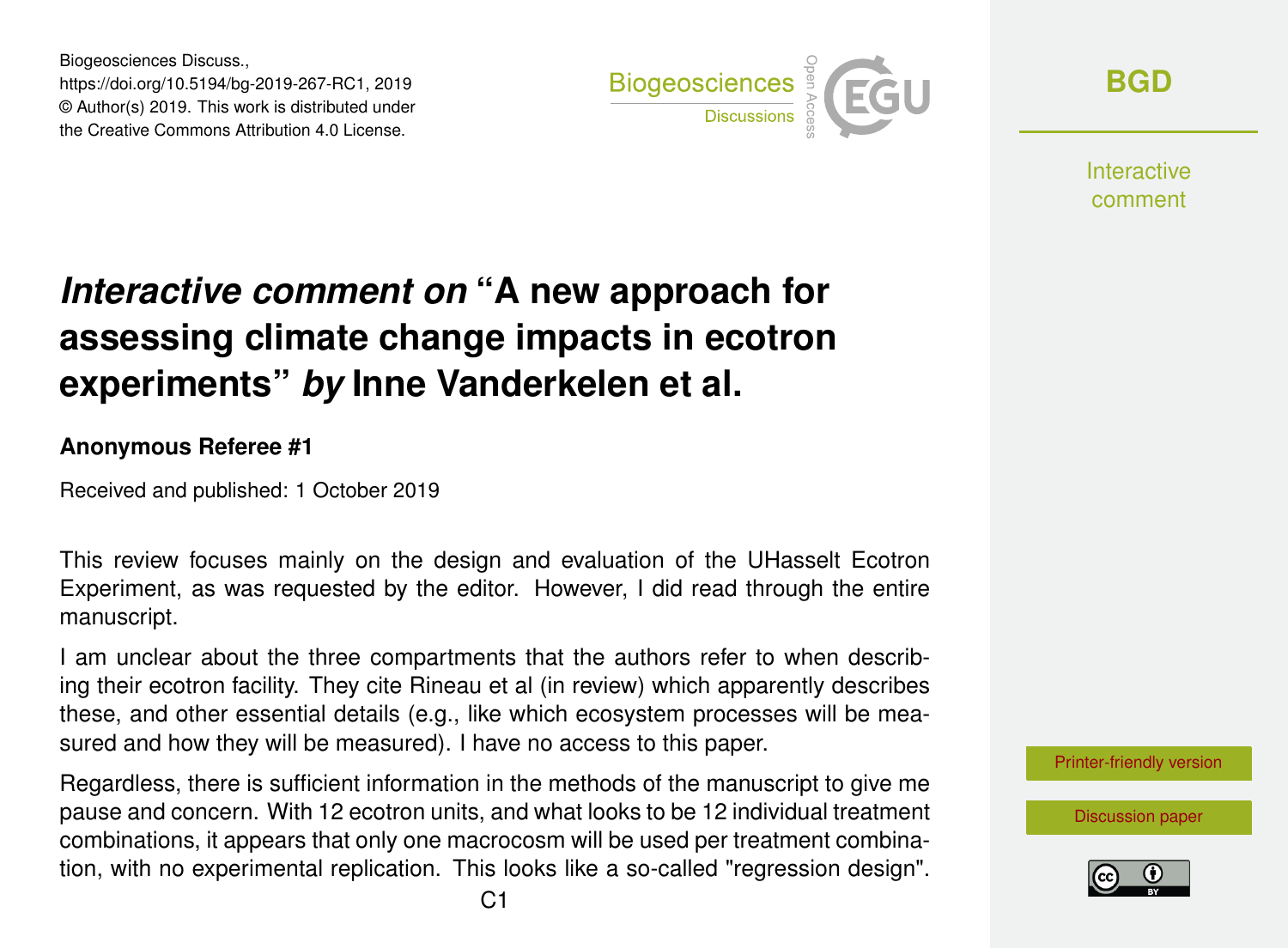These designs are fine. However, the absence of spatial replication makes it essential to obtain robust baseline ecosystem response conditions under "control" conditions (i.e. the conditions under which the control macrocosm in the spatially-unreplicated experiment will be maintained). A robust baseline for a multi-year study would require using the first year of the study to obtain/quantify the particular "behavioral personalities" of each individual (each of the 12) macrocosm. Then, only once each "personality" has been measured, can a rigorous assessment of treatments be reliably measured in the following 4-5 years. Without such a pre-assessment, it will be impossible to know whether treatment responses–evaluated against a single "control" macrocosm–are due to the treatment(s) or to an anomalous "control macrocosm" (analogous to a random "crazy personality"). This is a really critical need, and critical shortfall in the study design, as I understand it, and should be addressed. Perhaps I missed this, but I also did not see any description of how the empirical data collected from the 12-ecotron experiment would be statistically analyzed, nor did I see any specific research questions or hypotheses articulated.

I'm wondering whether the problem of the lack of spatial replication could be addressed by reducing the number of treatment combinations to six, so that there would be at least two replicate ecotron units per treatment combination.

I do appreciate the approach of using data from downscaled climate models to guide which experimental treatments to include. I also like the use of real-time ICOS data to incorporate realistic climate variability to some of the treatments. It is my understanding that these models deliver daily (24 h means or sums) resolution data, that would not be suitable to understand sub-daily/diel climate/weather variability. Is that what the ICOS data will be used for? It would certainly be important to retain diel air T, RH, and precipitation patterns in the experiment.

Taken together, the paper on its own left me with many unanswered questions. These may be covered in the Rineau et al. manuscript. I would recommend placing the essentials of that paper in the next version of this paper, particularly items that address

## **[BGD](https://www.biogeosciences-discuss.net/)**

Interactive comment

[Printer-friendly version](https://www.biogeosciences-discuss.net/bg-2019-267/bg-2019-267-RC1-print.pdf)

[Discussion paper](https://www.biogeosciences-discuss.net/bg-2019-267)